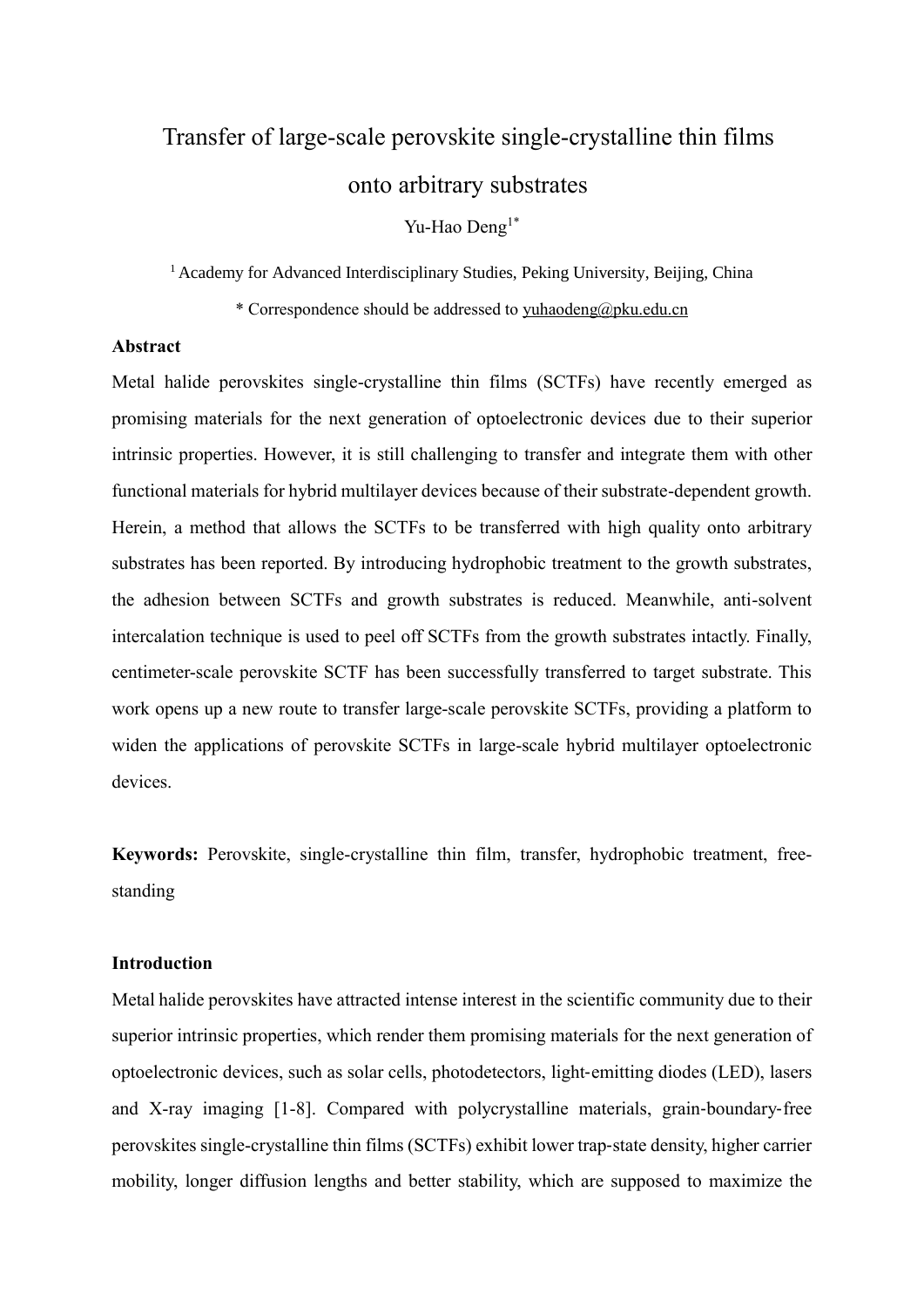performance of solar cells and other optoelectronic devices [9-12]. However, the major barrier for SCTFs in further practical applications is their substrate-dependent growth [13, 14], which remains challenging to transfer and integrate SCTFs with other functional materials for hybrid multilayer optoelectronic devices. Wang et al. reported a transfer method of perovskite nanocrystals by polydimethylsiloxane (PDMS) stamps, wherein the stronger adhesion between perovskite and target substrate drive nanocrystals drop from PDMS stamps [15]. However, this method is limited by substrate adhesion and cannot transfer large-scale perovskite SCTFs by avoiding crystal fragmentation. Recently, Ding et al. developed a wet transferring approach using polystyrene (PS) as carrier layer [16]. PS was spin-coated onto perovskite and then the PS/perovskite was transferred onto target substrate. Finally, the PS was dissolved using organic solvents, leaving the perovskite SCTF on the substrate. This PS-carrier method improves the applicability of target substrates but still suffers from crystal fragmentation of large-scale perovskite SCTFs due to tension deformation of polymer layer when PS/perovskite is peeled off from original substrates. Therefore, a transferring strategy to intactly transfer large-scale perovskite SCTFs onto other functional materials is highly urgent.

## **Results and Discussion**

Perovskite SCTFs possess relatively more fragile property than other solar cell materials and highly substrate-dependent growth, which makes them easily damaged during the transfer process [17]. Thus, reducing the adhesion between growth substrates and films is the guarantee of the successful transfer. Hydrophobic treatment for substrates has been demonstrated to be effective in reducing the adhesion between grown materials and substrates [7, 15, 18]. Particularly, the hydrophobic treatment on substrates can reduce nucleation density and accelerate the growth rate of crystals, providing beneficial conditions for the growth of largescale SCTFs [6, 7, 19, 20]. Fig. 1 shows the schematic illustration of processes. The surfaces of two glass substrates are treated to be hydrophobic by dimethyldimethoxysilane (DMDMS) and put face-to-face to create a space-confined gap. The perovskite material nucleates and grows continuously, and finally forms the SCTF in the gap [7]. Hydrophobic treatment lowers the surface energy of substrates and reduces the adhesion between SCTFs and growth substrates. After the perovskite SCTF is completely grown, the glass-perovskite-glass structure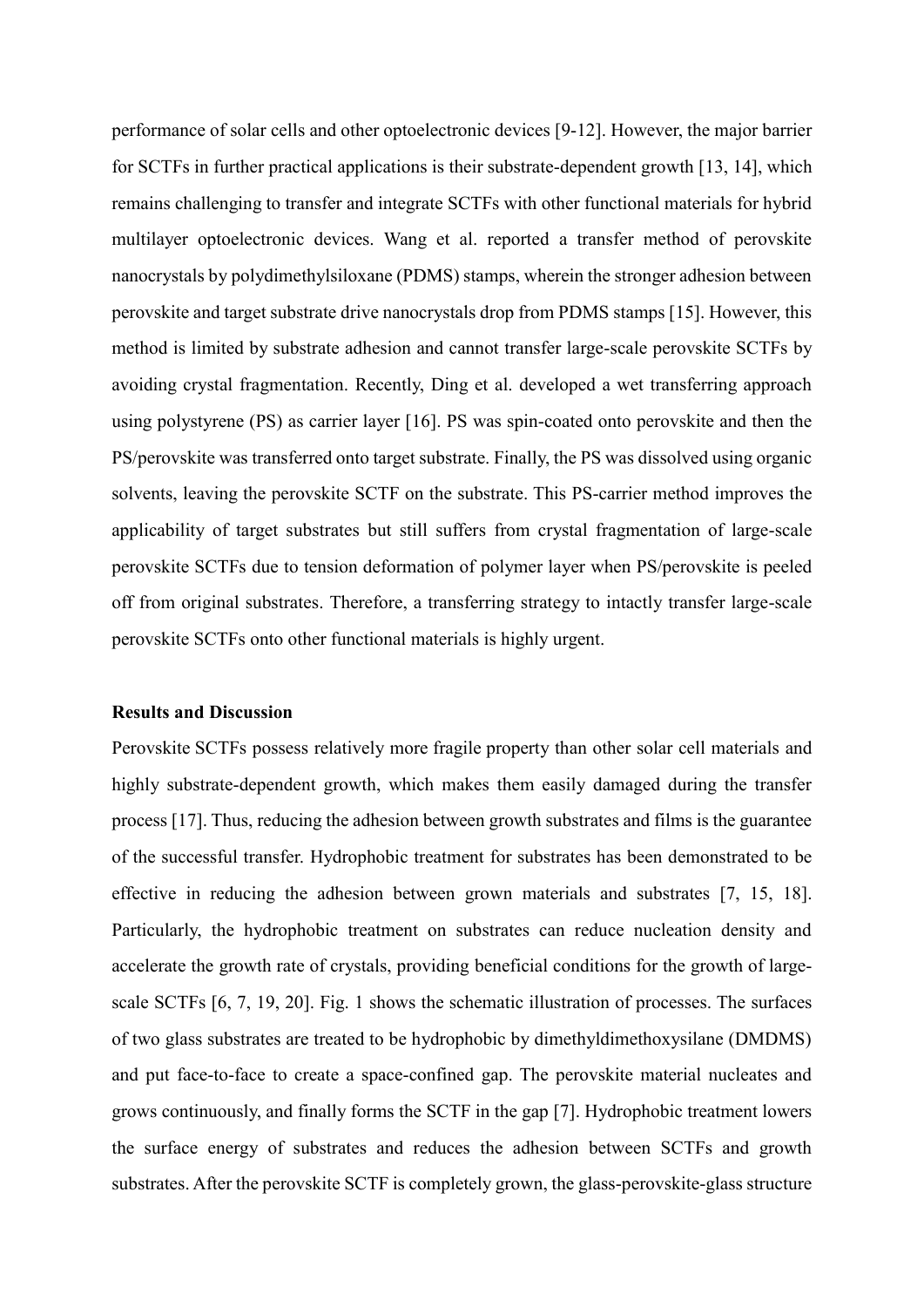is immersed in the anti-solvent (dichloromethane). Subsequently, the SCTF falls off from substrates automatically due to the intercalation effect of dichloromethane molecules. Finally, the free-standing SCTF is picked up by filter paper, dried naturally, and then transferred to target substrates. Due to the absence of devastating stress, SCTFs keep intact in the process.



**Fig. 1** Schematic illustration of perovskite SCTF transfer. The SCTF forms in the gap between two hydrophobic glasses by space-confined method. Subsequently, anti-solvent intercalation technique is used to peel off SCTFs from the growth substrates. Finally, the SCTF is picked up by filter paper from the anti-solvent solution, and then transferred to arbitrary substrates.

Fig. 2A shows the MAPbBr<sup>3</sup> perovskite SCTF on growth substrate. Although hydrophobic treatment to the substrate has greatly reduced the adhesion between the SCTF and growth substrate, the film still cannot be mechanically removed directly or it will be broken. Fig. 2B shows the SCTF has been transferred onto filter paper after anti-solvent intercalation. In this case, the adhesion of the SCTF to the filter paper is almost gone. Then, the SCTF is freestanding (Fig. 2C) and can be transferred on any other substrates (Fig. 2D).



**Fig. 2** The SCTF on different substrates. (A) The MAPbBr3 perovskite SCTF grows on a hydrophobic glass substrate. (B) The SCTF is transferred on filter paper. (C) Free-standing SCTF. (D) The SCTF is transferred onto Si substrate.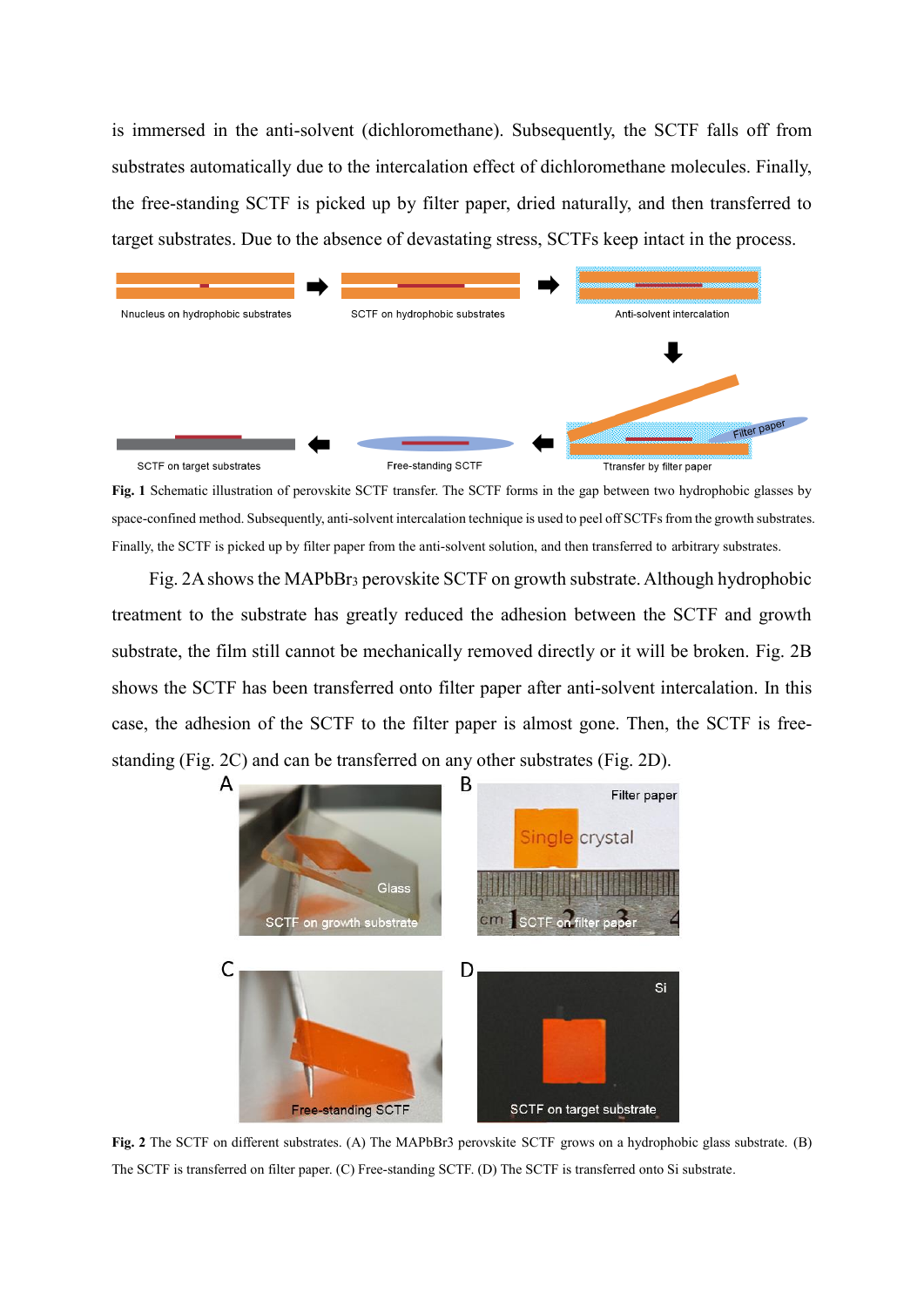Fig. 3A, B show the cross-sectional optical and SEM photograph of the grown MAPbBr<sup>3</sup> SC-TF. Step profiler further demonstrates thickness of the SC-TF is  $10.7 \pm 0.3$  µm and the length is 1.15 cm, giving an aspect ratio of 1074 (Fig. 3C). X-ray diffraction (XRD) shows the SC-TF is single crystal with cubic phase and the crystal orientation of the film in vertical direction is (001) (Fig. 3D). The band gap of the SC-TF is calculated as 2.24eV in the absorption spectrum and the steady-state PL spectrum shows the emission peak located at 546 nm with a FWHM of 22 nm (Fig. 3E). As shown in Fig. 3F, the trap density of the SC-TF is measured with the space-charge-limited current analysis under different biases. The trap density is obtained from  $n_{trap} = \frac{2\varepsilon_r \varepsilon_0 V_{TFL}}{ed^2} = 1.6 \times 10^{11} \text{ cm}^{-3}$ , where  $d=11$  µm is the thickness of the film,  $\varepsilon_r = 22.5$  is the relative dielectric constant, and  $\varepsilon_0$  is the vacuum permittivity. The trap density of MAPbBr<sup>3</sup> SC-TF is 6 orders of magnitude lower than polycrystalline films fabricated by spin-coating methods [21]. The above evidences prove that the transferred SC-TFs have superior optical and electrical properties.



**Figure 3.** Characterization of perovskite SC-TFs. (A) Cross-sectional optical photograph of the SC-TF. (B) Cross-sectional SEM photograph of the SC-TF. (C) Step profiler data of the SC-TF. The thickness of the SC-TF is 10.7  $\pm$  0.3 µm and the length is 1.15 cm, giving an aspect ratio of 1074. (D) X-ray diffraction spectrum of the SC-TF. (E) Absorption spectrum and steadystate PL spectrum of the prepared MAPbBr<sub>3</sub> SC-TF. Insets: absorptance versus energy plot of the film, determining the optical bandgap as 2.24 eV. (F) The dark I-V curve used for the trap-state-density measurement. (E, F) Reproduced with permission from Ref. [7], © Springer Nature 2020.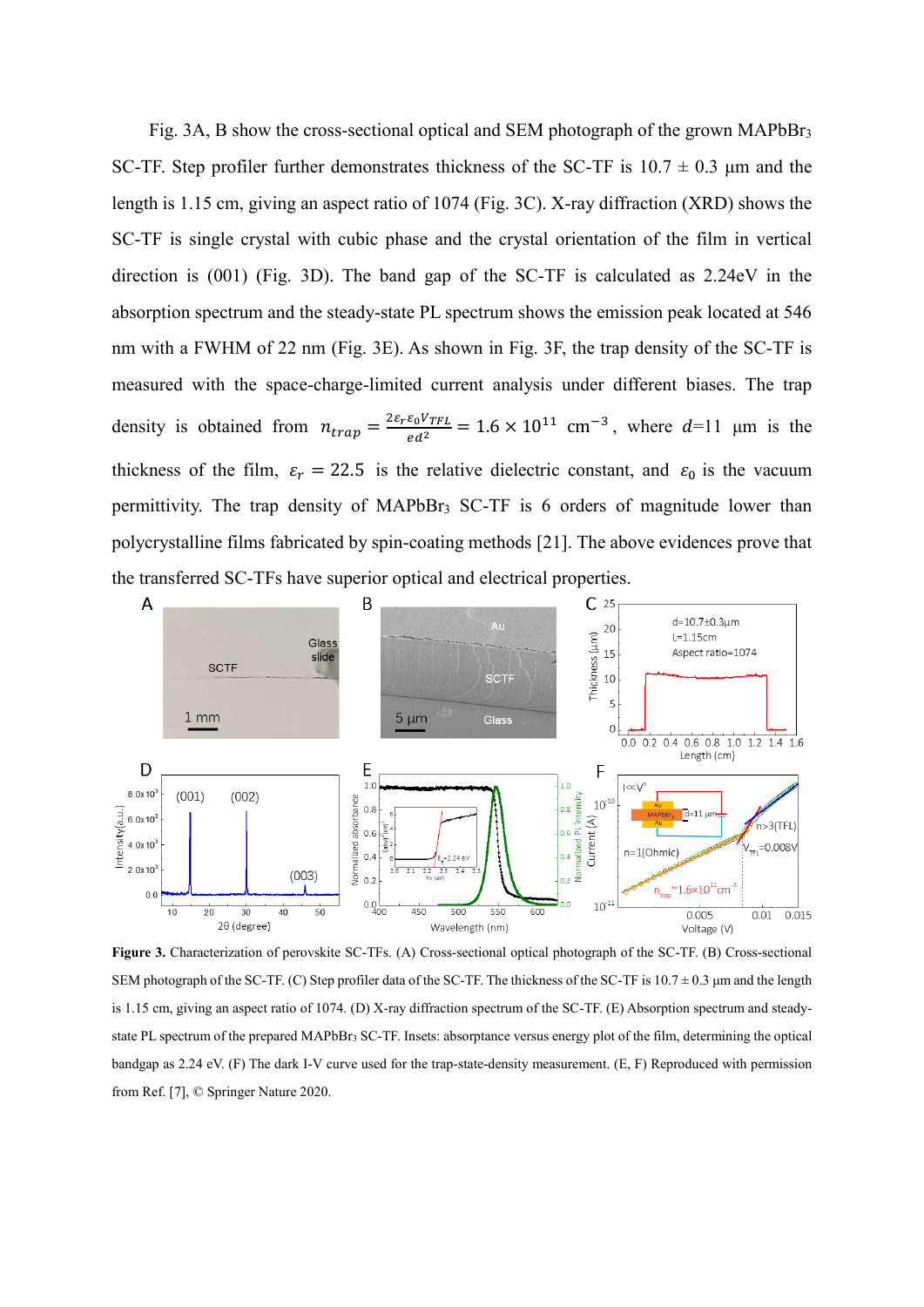## **Conclusions**

In this work, by introducing hydrophobic growth substrates to reduce the adhesion between SCTFs and growth substrates, centimeter-sized perovskite SCTFs can be peeled off from the growth substrates and transferred onto arbitrary target substrates via the anti-solvent intercalation technique. Due to the insolubilization of anti-solvent to perovskite, and the intercalation effect will not form significant stress. The large-scale perovskite SCTFs avoid the chemical corrosion and physical fragmentation in this method, thus maintaining high crystalline quality and original morphology after the transfer process. This approach paves a new way of optimizing perovskite transfer and widens the applications of perovskite SCTFs in large-scale hybrid multilayer optoelectronic devices.

**Acknowledgements:** None.

**Conflict of interest:** The authors declare no competing financial interest.

## **References**

- 1. Liu M, Johnston M B, Snaith H J. Efficient planar heterojunction perovskite solar cells by vapour deposition[J]. Nature, 2013, 501(7467): 395-398.
- 2. https://www.nrel.gov/pv/cell-efficiency.html, Best Research-Cell Efficiencies, National Renewable Energy Laboratory, accessed: 9, 2020.
- 3. Lin K, Xing J, Quan L N, et al. Perovskite light-emitting diodes with external quantum efficiency exceeding 20 percent[J]. Nature, 2018, 562(7726): 245-248.
- 4. Cao Y, Wang N, Tian H, et al. Perovskite light-emitting diodes based on spontaneously formed submicrometre-scale structures[J]. Nature, 2018, 562(7726): 249-253.
- 5. Zhu H, Fu Y, Meng F, et al. Lead halide perovskite nanowire lasers with low lasing thresholds and high quality factors[J]. Nature materials, 2015, 14(6): 636-642.
- 6. Yang Z, Deng Y, Zhang X, et al. High‐Performance Single‐Crystalline Perovskite Thin‐ Film Photodetector[J]. Advanced Materials, 2018, 30(8): 1704333.
- 7. Deng Y H, Yang Z Q, Ma R M. Growth of centimeter-scale perovskite single-crystalline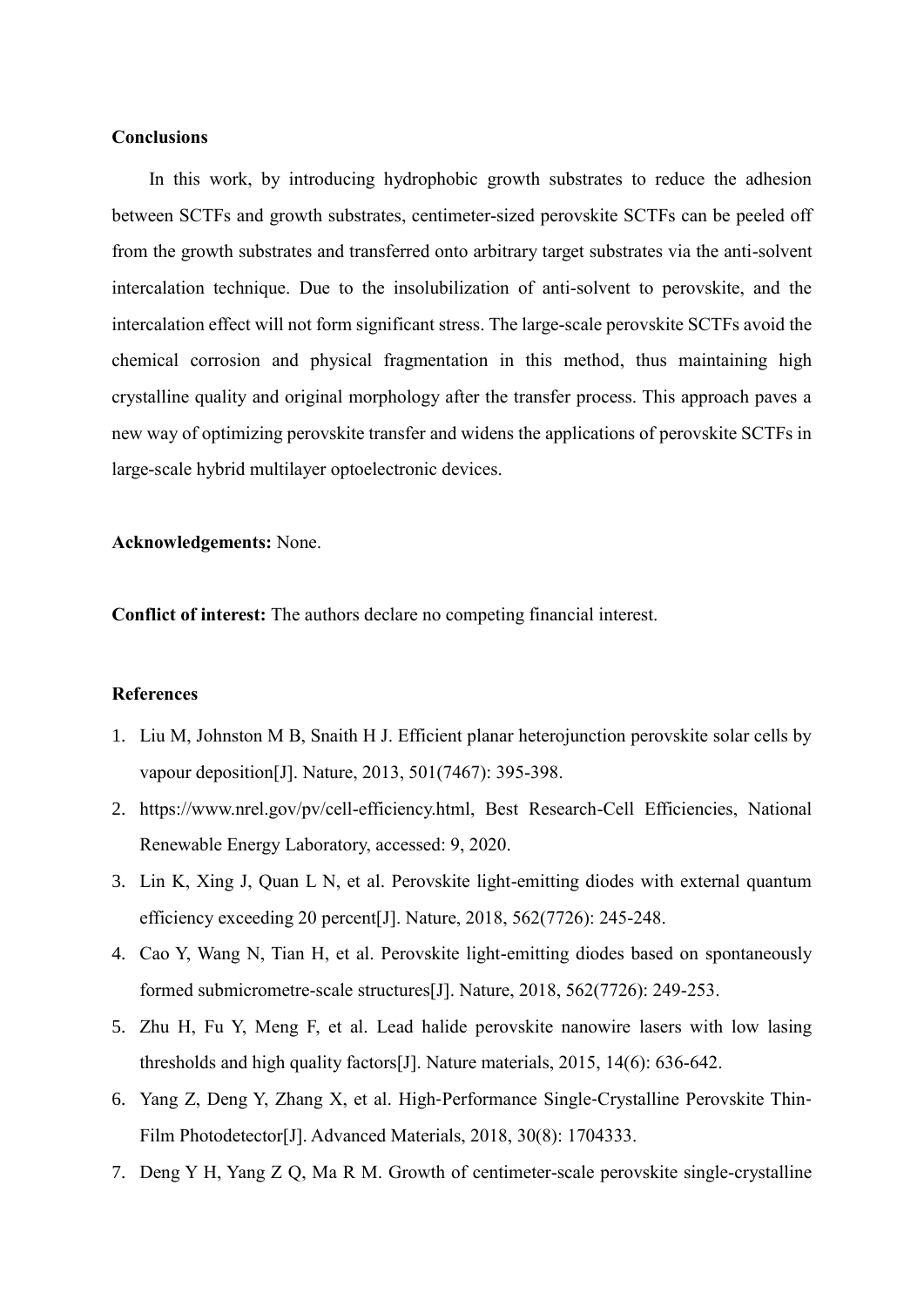thin film via surface engineering[J]. Nano convergence, 2020, 7(1): 1-7.

- 8. Kim Y C, Kim K H, Son D Y, et al. Printable organometallic perovskite enables large-area, low-dose X-ray imaging[J]. Nature, 2017, 550(7674): 87-91.
- 9. Chen Z, Dong Q, Liu Y, et al. Thin single crystal perovskite solar cells to harvest belowbandgap light absorption[J]. Nature communications, 2017, 8(1): 1-7.
- 10. Shi D, Adinolfi V, Comin R, et al. Low trap-state density and long carrier diffusion in organolead trihalide perovskite single crystals[J]. Science, 2015, 347(6221): 519-522.
- 11. Zhou H, Nie Z, Yin J, et al. Antisolvent diffusion-induced growth, equilibrium behaviours in aqueous solution and optical properties of CH3NH3PbI3 single crystals for photovoltaic applications[J]. Rsc Advances, 2015, 5(104): 85344-85349.
- 12. Maculan G, Sheikh A D, Abdelhady A L, et al. CH3NH3PbCl3 single crystals: inverse temperature crystallization and visible-blind UV-photodetector[J]. The journal of physical chemistry letters, 2015, 6(19): 3781-3786.
- 13. Zhu C, Niu X, Fu Y, et al. Strain engineering in perovskite solar cells and its impacts on carrier dynamics[J]. Nature communications, 2019, 10(1): 1-11.
- 14. Deng Y H. Substrate engineering in the growth of perovskite crystals[J]. arXiv preprint arXiv:2010.04422, 2020. <https://arxiv.org/abs/2010.04422>
- 15. Wang Y, Cheng X, Yuan K, et al. Direct synthesis of high-quality perovskite nanocrystals on a flexible substrate and deterministic transfer[J]. Science Bulletin, 2018, 63(23): 1576- 1582.
- 16. Ding R, Liu C K, Wu Z, et al. A General Wet Transferring Approach for Diffusion-Facilitated Space-Confined Grown Perovskite Single-Crystalline Optoelectronic Thin Films[J]. Nano Letters, 2020, 20(4): 2747-2755.
- 17. Lee J W, Park N G. Chemical Approaches for Stabilizing Perovskite Solar Cells[J]. Advanced Energy Materials, 2020, 10(1): 1903249.
- 18. Ding R, Feng J, Zhang X L, et al. Fabrication and Characterization of Organic Single Crystal‐Based Light‐Emitting Devices with Improved Contact Between the Metallic Electrodes and Crystal[J]. Advanced Functional Materials, 2014, 24(45): 7085-7092.
- 19. Chen Z, Dong Q, Liu Y, et al. Thin single crystal perovskite solar cells to harvest belowbandgap light absorption[J]. Nature communications, 2017, 8(1): 1-7.